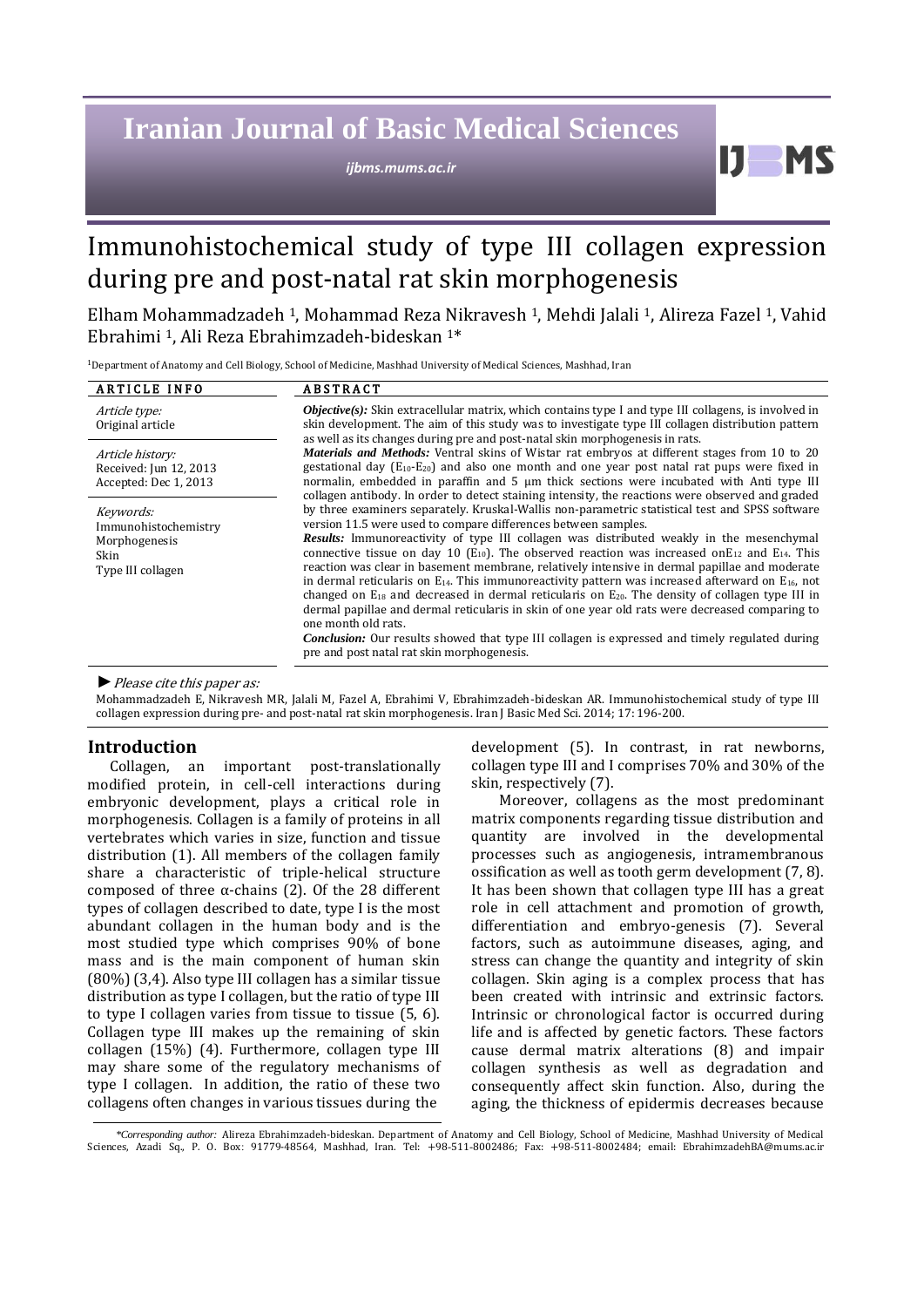of the decrease in number of keratinocytes (9). Additionally, collagen as an extracellular matrix component was influenced by aging (10). Recent studies have shown that skin collagen content decreases with aging (11).

Little information is available about the distribution and function of type III collagen during embryonic skin morphogenesis and its content changes in skin after birth and aging. Several studies have been done about of collagen amount and changes during aging; we nevertheless do not have exact information about changes of type III collagen during aging. So, here we investigated the distribution of collagen type III during embryonic skin morphogenesis and after birth.

### **Materials and Methods**

This research was done in Mashhad University of Medical Sciences according to ethics committee guide lines and all protocols of animal experiments have been approved by the Institution's Animal Care Committee.

Thirty virgin Wistar rats (10-week-old and 180– 200 g weight) were purchased from Laboratory Animal house of Mashhad University of Medical Sciences, Mashhad, Iran. The animals were maintained in animal house under controlled condition (12 hr light/dark cycle, 21°C and 50% relative humidity) with laboratory chow and water provided *ad libitum*.

Female rats mated overnight with fertile males of the same strain at a ratio of 3:1. The day on which spermatozoa were found in a vaginal smear was considered to be the zero day of gestation  $(E_0)$ . The gestational period of this strain of rats is approximately 21 days. At various gestational days from  $E_{10}$  to  $E_{20}$ , pregnant rats (three rats at each stage) were anesthetized with ether inhalation and fetuses were removed and sacrificed. The skin of the fetuses and the ventral skin of one month and one year old rats were taken immediately, washed in normal saline and fixed in 4% formaldehyde in 0.01 M phosphate buffer (PBS, pH 7.4) overnight at room temperature. After fixation, the tissue specimen were dehydrated with increasing concentrations of alcohol, cleared in xylene and then embedded in paraffin. The paraffin blocks were cut using microtome (MT-XL; RMC, Tucson, AZ, USA) into 5µm thick sections and put on poly L- lysine coated slides (12).

For immunohistochemical staining, the sections were deparaffinized with xylene, rehydrated by increasing concentrations of alcohol and rinsed for 10 min in 0.1 M PBS. After that, the sections were treated with 0.02% hyaluronidase in PBS for 20 min at 37°C for antigen retrieval and immersed in 0.3% methanol containing 1% hydrogen peroxide for 30 min to block endogenous peroxidase and rinsed in 0.05 M PBS plus 0.025% Trition X-100 for 10 min at room temperature. Then, the sections were incubated in 10% normal goat serum with 1% BSA in PBS for 30 min at room temperature. Subsequently, all sections were covered with the primary antibody (Rabbit IgG polyclonal to collagen III, diluted 1/400 in PBS with 1% BSA) and incubated overnight at 4°C. After washing the sections in PBS containing 0.025% Trition X-100 for 10 min, the HRP- conjugated secondary antibody (goat anti rabbit IgG) was diluted at the ratio of 1:1000 in PBS with 1% BSA and applied to sections for 2 hr at room temperature. The antigenic sites were demonstrated via reaction of sections with a mixture of 0.03% DAB in 0.05 M PBS buffer, pH 7.6, containing  $0.01\%$  H<sub>2</sub>O<sub>2</sub> for 10 min. The sections were counterstained with Mayer's hematoxylin and finally were dehydrated in increasing concentrations of alcohol, cleared in xylene and mounted.

In order to detect staining intensity, the reactions of the tested antibody (five slides for each stage) were observed by three examiners blindly with Olympus microscope (AH-2, Japan). On the basis of their staining intensity, the sections were graded as very weak  $(+)$ , weak  $(+)$ , moderate  $(+++)$  and strong (++++) (13).

The immunoreactive specificity was checked by negative and positive controls as follows:

- 1) Negative control: a control incubated with normal mouse serum instead of the primary antibody
- 2) Positive control: adult rat skin with the corresponding antigen was incubated with antibodies overnight at 4°C.

### *Statistical analysis*

SPSS software version 11.5 and Kroskal-Wallis non-parametric statistical test were used to compare differences between samples taken from different gestational days, one month and one year old rat offspring. Significance was determined at *P*≤0.05 whereas non significance is indicated (NS).

#### **Results**

Immunohistochemical staining showed changes of type III collagen distribution in the developing skin on various gestational days from  $E_{10}$  to  $E_{20}$ . In fetuses on  $E_{10}$ , immunoreactivity specific for type III collagen was weakly and sparsely distributed in the mesenchymal connective tissue (1.125±0.6292) and it was relatively distinct on a fairly wide region of mesenchymal connective tissue just beneath the epithelium of the developing skin, where will be formed dermal papillae (Figure 1A). The observed reaction for type III collagen, which had been seen in the mesenchymal tissue behind the epithelium, was slightly stronger in fetuses on  $E_{12}$  comparing to  $E_{10}$ (1.25±0.5000) but it was not significant. At this embryonic stage, the embryos were covered with an epithelium composed of one layer of cuboidal cells (ectoderm) which reacted with hematoxilin and could be clearly distinguished but showed no immunoreactivity (Figure 1B).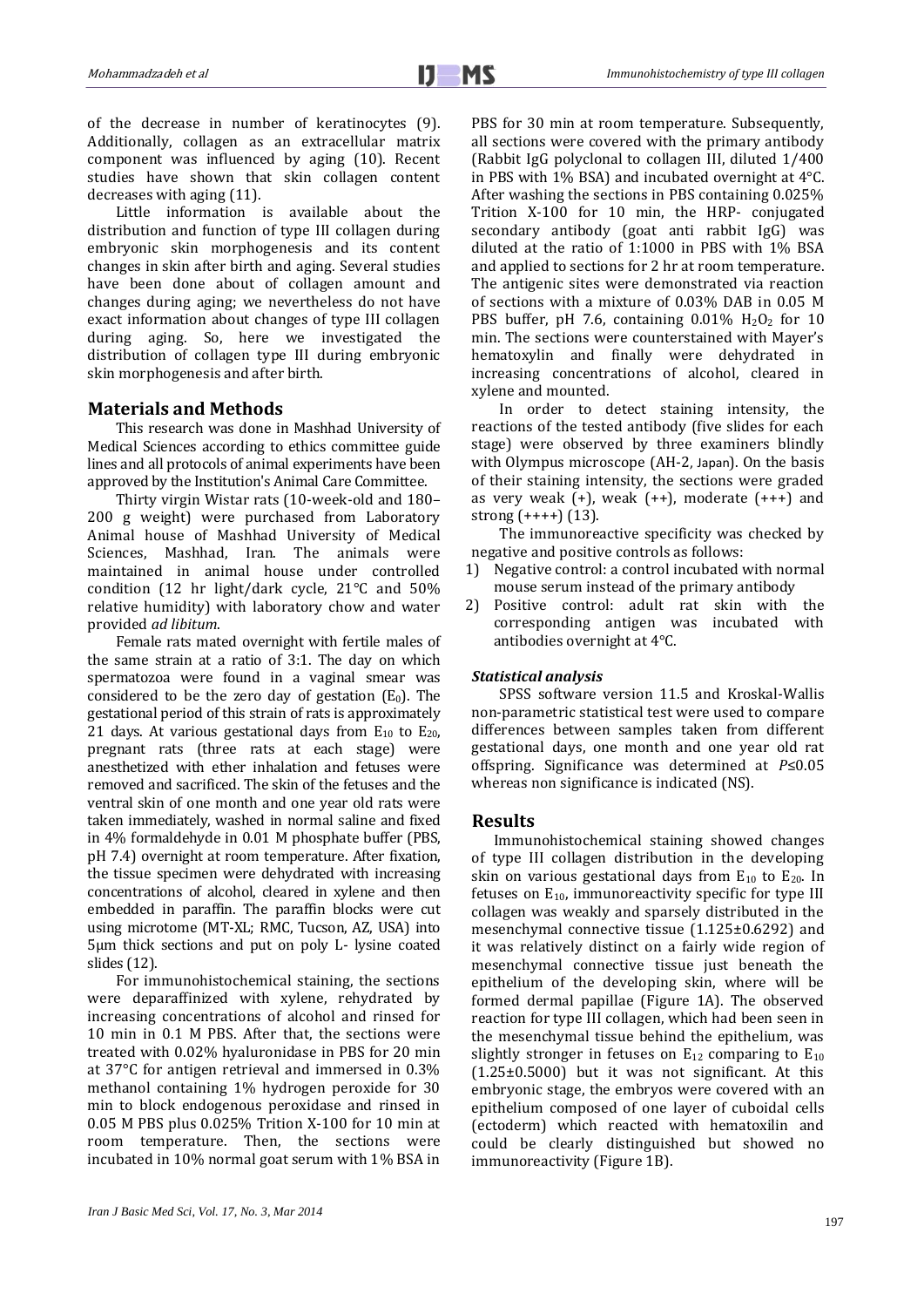

**Figure1.** Photomicrographs that show the immunolocalization of type III collagen of rat developing skin A, B, C, D, E and F are representative of days 10, 12, 14, 16, 18 and 20 of gestation, respectively. Immunoreactivity is shown with thin arrow in corium in A, B , and C and dermal papillae in D, E, and F. Thick arrow points to immunoreactivity in dermal reticularis, collagen(C)

In fetuses, on  $E_{14}$  specific immunoreactivity for type III collagen was differentially distributed in different regions of the developing skin, so it was more distinct than previously stage  $(E_{12})$ . The reaction of the mesenchymal connective tissue just beneath the epithelium, Corium, which will form the dermal papillae, was observed (2.75±0.5000) but the intensity of the reaction was not significant comparing to pervious stage. At this embryonic stage, the above mentioned immunoreactivity was appeared on the developing basement membrane region. At the same time, specific immunoreactivity for type III collagen appeared very slightly and weakly in the mesenchymal tissue under the corium, which is called subcorium that will be developed to hypodermis. At this stage, total thickness of the epithelium was increased and developed into two layers including a cuboidal basal cell layer and a flattened superficial cell layer, known as epitrichium or periderm. Each epithelial cell still had a large round nucleus. On their free surface side above these epithelial cells, peridermal cells, in a single layer,

became to some extent swollen and elliptical (Figure 1C). Examination of specimens from fetuses on  $E_{16}$  showed that the immunoreactivity pattern was increased at this stage, but changes of immunoreactivity was not significant compared to  $E_{14}$ , dermal papillae was distinguished from dermal reticularis and the density of type III collagen in dermal papillae (3±0.58165) was more distinct than dermal reticularis (1.75±0.5000). Also, epithelium had gradually become stratified that the cells nuclei were stained deeply with hematoxilin (Figure 1D).

In fetuses, on E18 immunoreactivity was restricted to a very narrow region of connective tissue, dermal papillae (3.25±0.5000). However, this reaction was not so distinct in the region under the dermal papillae, known as dermal reticularis (2.25±0.5000) and variation in intensity of reaction between this stage,  $E_{10}$ and  $E_{12}$  was significantly ( $P$ <0.05). The surface layer of squamous stratified epithelium, which was not stained deeply by hematoxilin, appeared to be parakeratinized, but the nuclei were still visible in the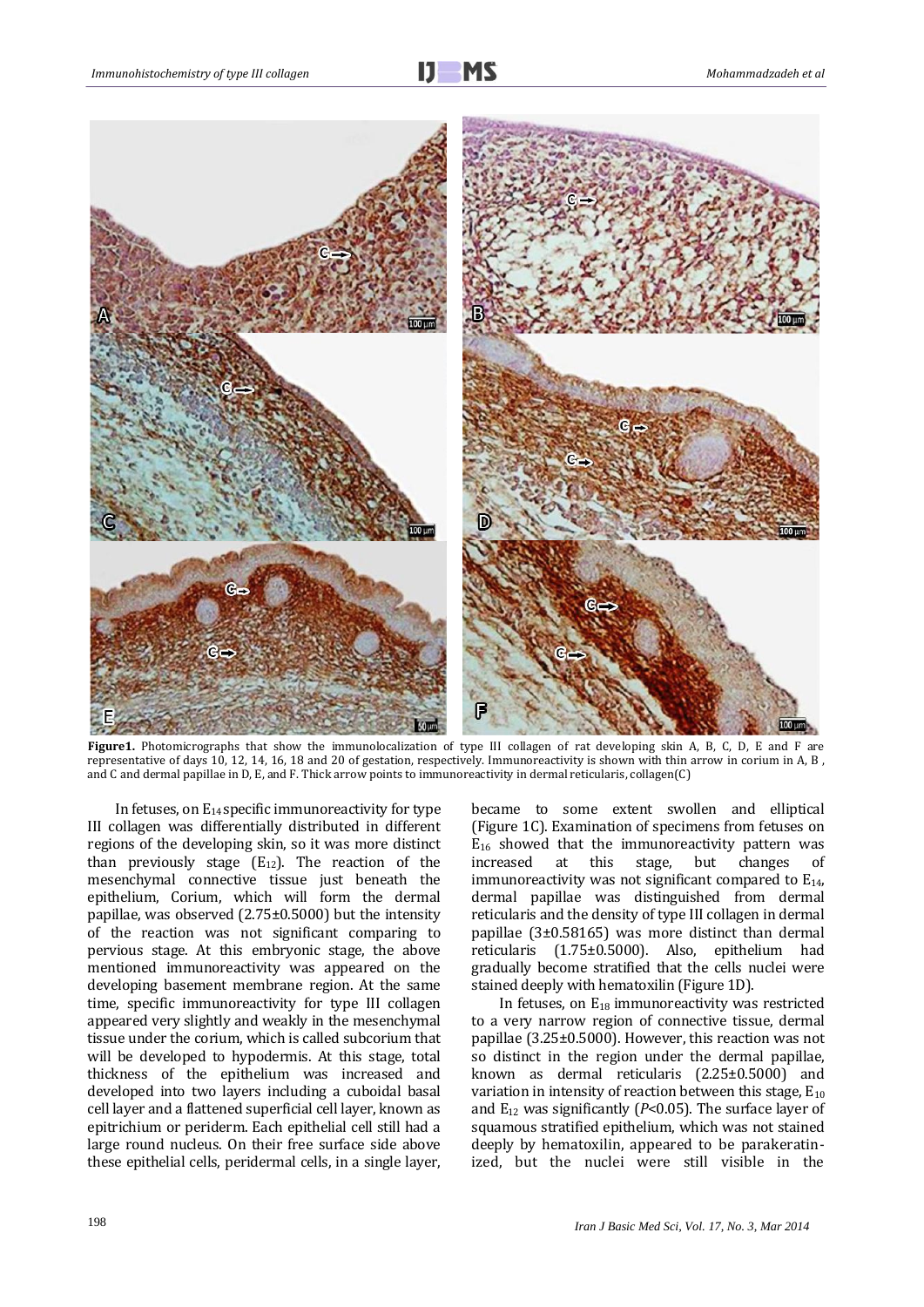

**Figure2.** Photomicrographs that show the immunolocalization of type III collagen in the skin of one month post natal rat offspring, immunoreactivity (thin arrow) in dermal papillae, Collagen(C), immunoreactivity in dermal reticularis (thick arrow)

surface layer of epithelial cells (Figure 1E).

On embryonic day 20  $(E_{20})$ , immunoreactivity specific for type III collagen was observed like to  $E_{18}$ in dermal papillae  $(3\pm 0.8165)$  and there was not any difference in staining intensity comparing to the pervious embryonic day  $(E_{18})$  but the intensity of immunoreactivity in dermal reticularis was immunoreactivity in dermal decreased compared to the previous stages (0.875±0.2500) and the immunoreactivity varied significantly between this stage and E18 (P<0.05). In addition, intensity of this reaction was detected mainly around the developing hair follicles located in dermal reticularis.

At this embryonic stage, the basal and intermediate cell layers in epidermis had a large nucleus. The layer of epithelial cells that were the closest to the surface was significantly flattened, and periderm cells, which had been to some extent swollen and elliptical on E18, had disappeared completely.

The keratinized surface layer was not stained with hematoxiline, and the nuclei were absent from cells in the keratinized layer of epiderm. Each interpapillary cell column was still restricted to a very narrow region, and the surface layer of this region, which was not stained deeply by hematoxiline, appeared to be parakeratinized, and the nuclei were still visible in cells of the surface layer of the interpapillary epidermal cell columns (Figure 1F).

The result of 1 month post natal rat offspring showed that collagen type III was existed in both of dermal papillae (3.5±0.5774) and reticular dermis (2.25±0.5000) but immunoreactivity was detected to be lower in dermal reticularis (Fig. 2A). Additionally, the amount of collagen type III in one year old rats was decreased in both of dermal papillae (3.25±0.5000) and dermal reticularis (1.75±0.5000) rather than 1 month rat skin but changes of immunoreactivity was not significant(Figure 2B).

## **Discussion**

Our results suggested that type III of collagen existed in extra cellular matrix in primary stage of development and during the skin development, the amount of this type of collagen gradually increased

in skin. During rat skin development, two parts was formed: 1- dermal papillae and 2- dermal reticularis that expression of collagen type III, but this type of collagen in dermal papillae was more than dermal reticularis. Additionally, type III of collagen plays important role in basal membrane development. In one study, this type of collagen was observed close to basal lamina, skin appendix, blood vessels endothelium, nerve and muscular fibers (14). Also collagen type III existed in reticular lamina in basal lamina as a part of reticular fibers (15). In the latest stage of development, expression of collagen type III decreased in dermal reticularis but in dermal papillae its expression was ascending until birth. After birth, the expression of collagen type III in dermal papillae and dermal reticularis was seen but during the aging, the amount of it decreased. Regarding the human embryo, it was shown that collagen type I and III, were distributed equally across the dermis and connective tissues under dermis with an aggregation in dermal-epidermal junction (DEJ). In the other research that was done on chick embryo, collagen type III has not been found from  $E_6$  to  $E_9$  (15). In parallel, in a study on human embryo, it was shown that dermis was organized by individual and fine collagen fibrils covering the surfaces of mesenchymal cells that with aging were increased abundantly in extra cellular matrix. Diameter of fibrils was increased and in the 15<sup>th</sup> week of pregnancy the dermis was divided into dermal papillae and reticularis (16). Our results have shown that collagen expression increased during skin development but the rate of collagen expression decreased near the birth. In addition, in the skin of chicken embryo, synthesis of collagen type III reached its maximum from  $E_8$  to  $E_{12}$ . Moreover, in other studies results were shown that collagen type III expression was decreased before the birth but after the birth its expression has been continued at a lower level compared to collagen type I. Shuttleworth and Forrest represented that collagen type III is essential skin collagen for normal dermal development in embryo that is necessary for normal ectodermal development (17). Also, our results confirm that collagen type III existed from primary developmental stage and its